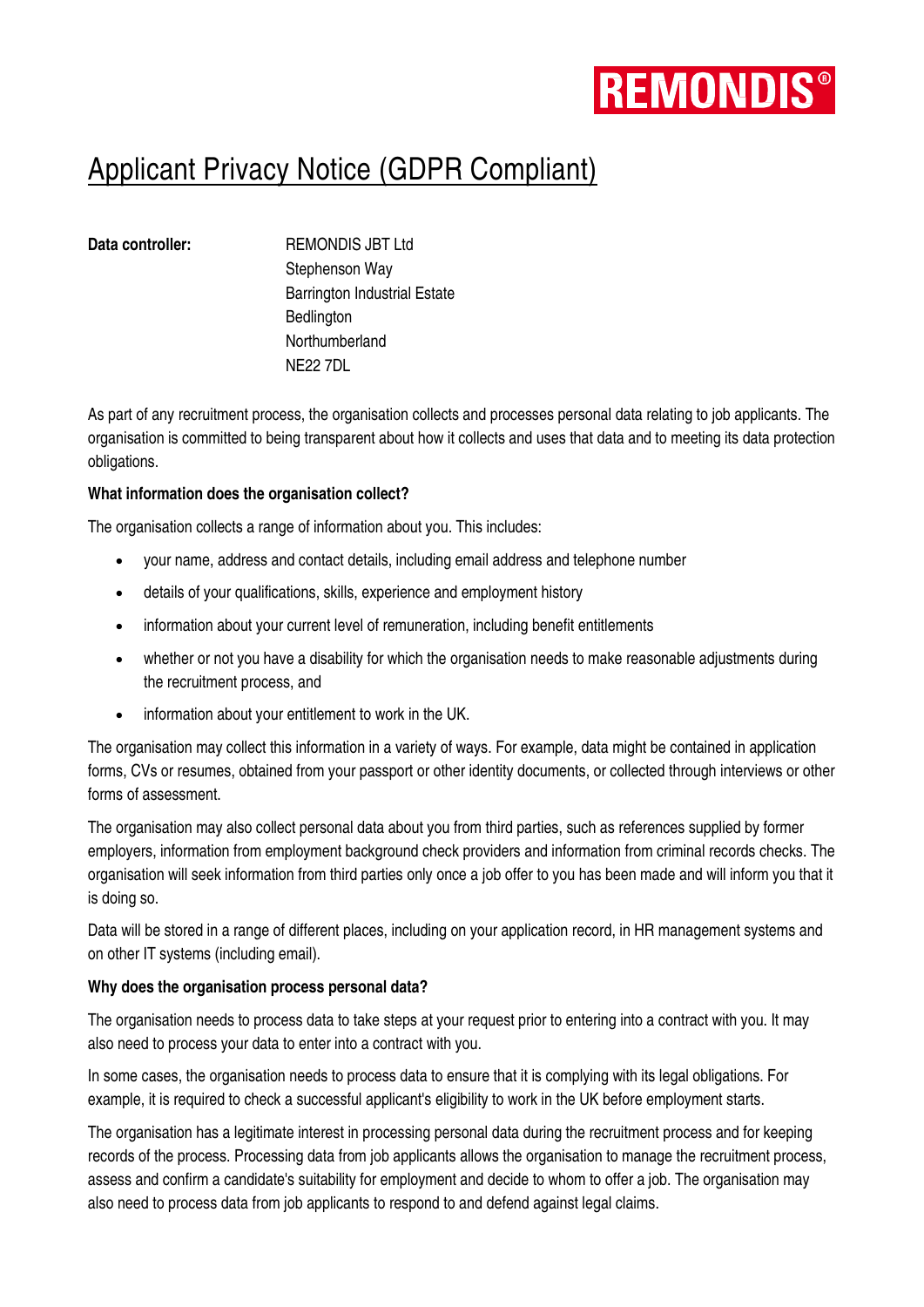The organisation may process special categories of data, such as information about ethnic origin, sexual orientation or religion or belief, to monitor recruitment statistics. It may also collect information about whether or not applicants are disabled to make reasonable adjustments for candidates who have a disability. The organisation processes such information to carry out its obligations and exercise specific rights in relation to employment.

For some roles, the organisation is obliged to seek information about criminal convictions and offences. Where the organisation seeks this information, it does so because it is necessary for it to carry out its obligations and exercise specific rights in relation to employment.

The organisation will not use your data for any purpose other than the recruitment exercise for which you have applied.

### **Who has access to data?**

Your information may be shared internally for the purposes of the recruitment exercise. This includes members of the HR and recruitment team, interviewers involved in the recruitment process, managers in the business area for which you may be considered and IT staff if access to the data is necessary for the performance of their roles.

The organisation will not share your data with third parties, unless your application for employment is successful and it makes you an offer of employment. The organisation will then share your data with former employers to obtain references for you, employment background check providers to obtain necessary background checks and the Disclosure and Barring Service to obtain necessary criminal records checks.

The organisation will not transfer your data outside the European Economic Area.

### **How does the organisation protect data?**

The organisation takes the security of your data seriously. It has internal policies and controls in place to ensure that your data is not lost, accidentally destroyed, misused or disclosed, and is not accessed except by our employees in the proper performance of their duties.

### **For how long does the organisation keep data?**

If your application for employment is unsuccessful, the organisation will hold your data on file for 6 months after the end of the relevant recruitment process. At the end of that period, your data is deleted or destroyed.

If your application for employment is successful, personal data gathered during the recruitment process will be transferred to your personnel file and retained during your employment. The periods for which your data will be held will be provided to you in a new privacy notice.

### **Your rights**

As a data subject, you have a number of rights. You can:

- access and obtain a copy of your data on request
- require the organisation to change incorrect or incomplete data
- require the organisation to delete or stop processing your data, for example where the data is no longer necessary for the purposes of processing, and
- object to the processing of your data where the organisation is relying on its legitimate interests as the legal ground for processing.

If you would like to exercise any of these rights, please contact Nicola Wardle, Payroll and HR, at the Data Controller office address, or by emailing Nicola.Wardle@remondis.co.uk

If you believe that the organisation has not complied with your data protection rights, you can complain to the Information Commissioner.